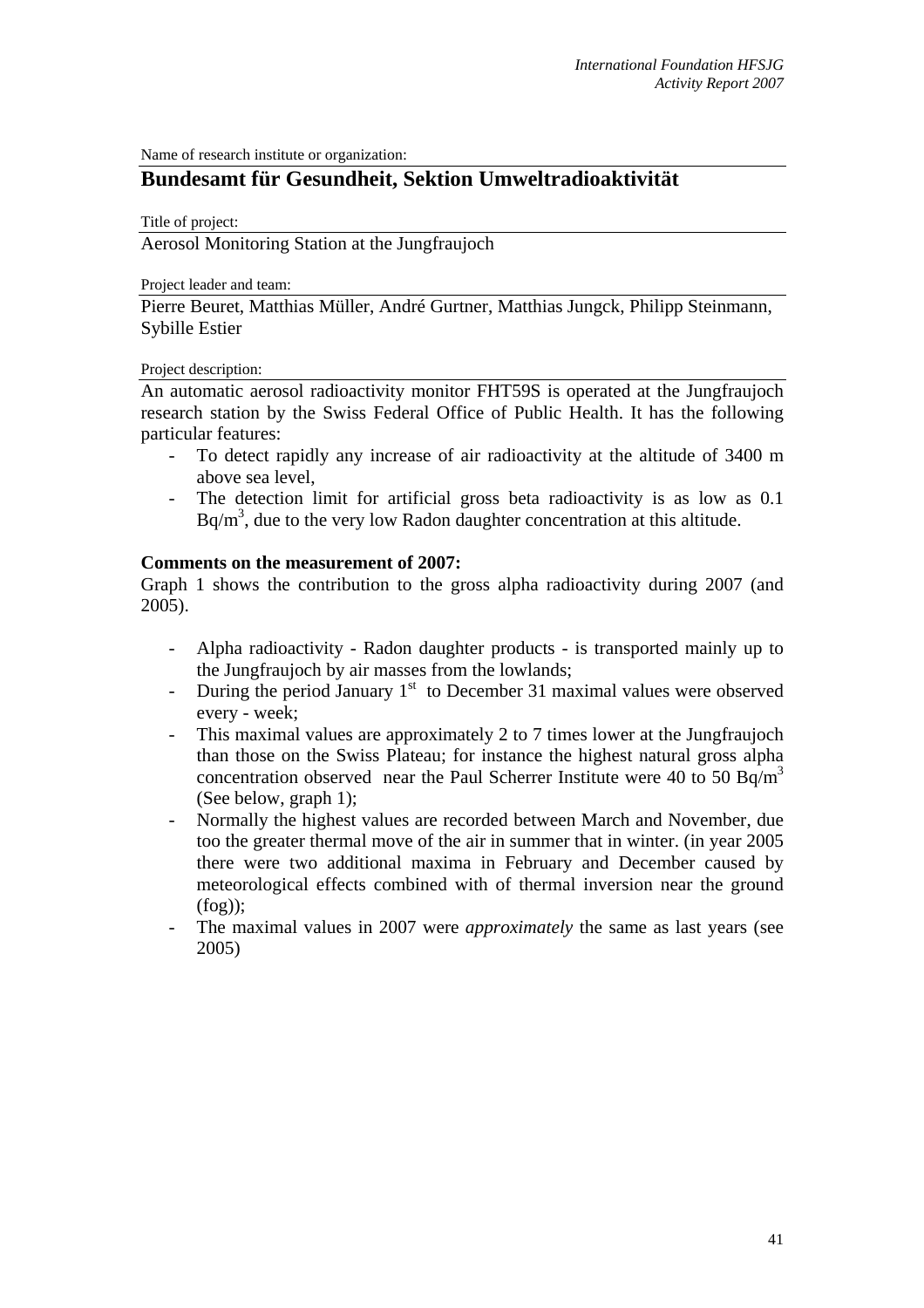



**Maximal values of the natural alpha concentration** Paul Scherrer Institut: jan-dec 2007

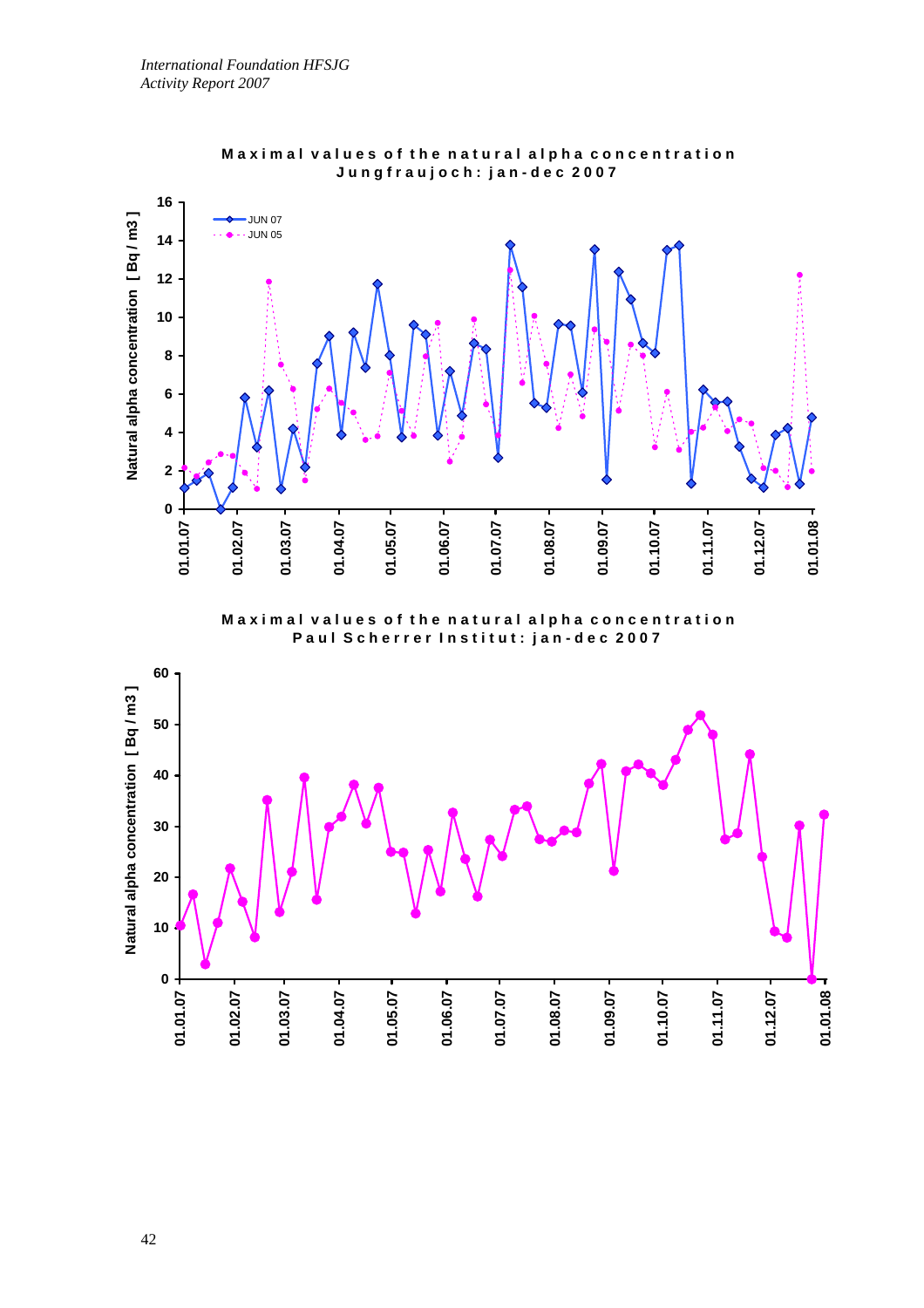Graph 2 shows the calculated net beta radioactivity for 2007.

- No artificial beta concentration above the detection limit of 0.1  $Bq/m<sup>3</sup>$  was observed;
- As the subtracted value for the natural radioactivity was too small, the histogram is slightly shifted towards positive values. At the Jungfraujoch natural radioactivity is extremely low, this makes a precise determination of the natural background activity concentration is rather difficult;
- As shown in the histogram below 95 percent of the values of 2007 were below  $0.08 \text{ Bq/m}^3$ .
- The histogram is rather symmetric; this shows that the compensation technique was good.



#### **Histogram of the artificial beta mean concentration Jungfraujoch : jan - dec 2007**

Graph 2

For normal situations, i.e. with no artificial radioactivity is present, the calculated net Beta radioactivity at the Jungfraujoch, using the Alpha-Beta compensation technique (See below), is below 0.1  $\overline{Bq/m^3}$ . Therefore a radiation incident causing an increase of the artificial beta radioactivity in the atmosphere of 0.1 Bq/m<sup>3</sup> could be detected at the top of Europe.

The automatic  $\alpha/\beta$ -compensation technique applied by our aerosol monitoring stations is based on the simultaneously measured gross Alpha  $(A_G)$  and gross Beta (BG) radio-activity of the aerosols collected on the filter. The net (artificial) Beta radioactivity  $(B_N)$  is calculated by the following formula:  $B_N = B_G - f \cdot A_G$ . The constant factor f can be adapted either by the software program or by the operator.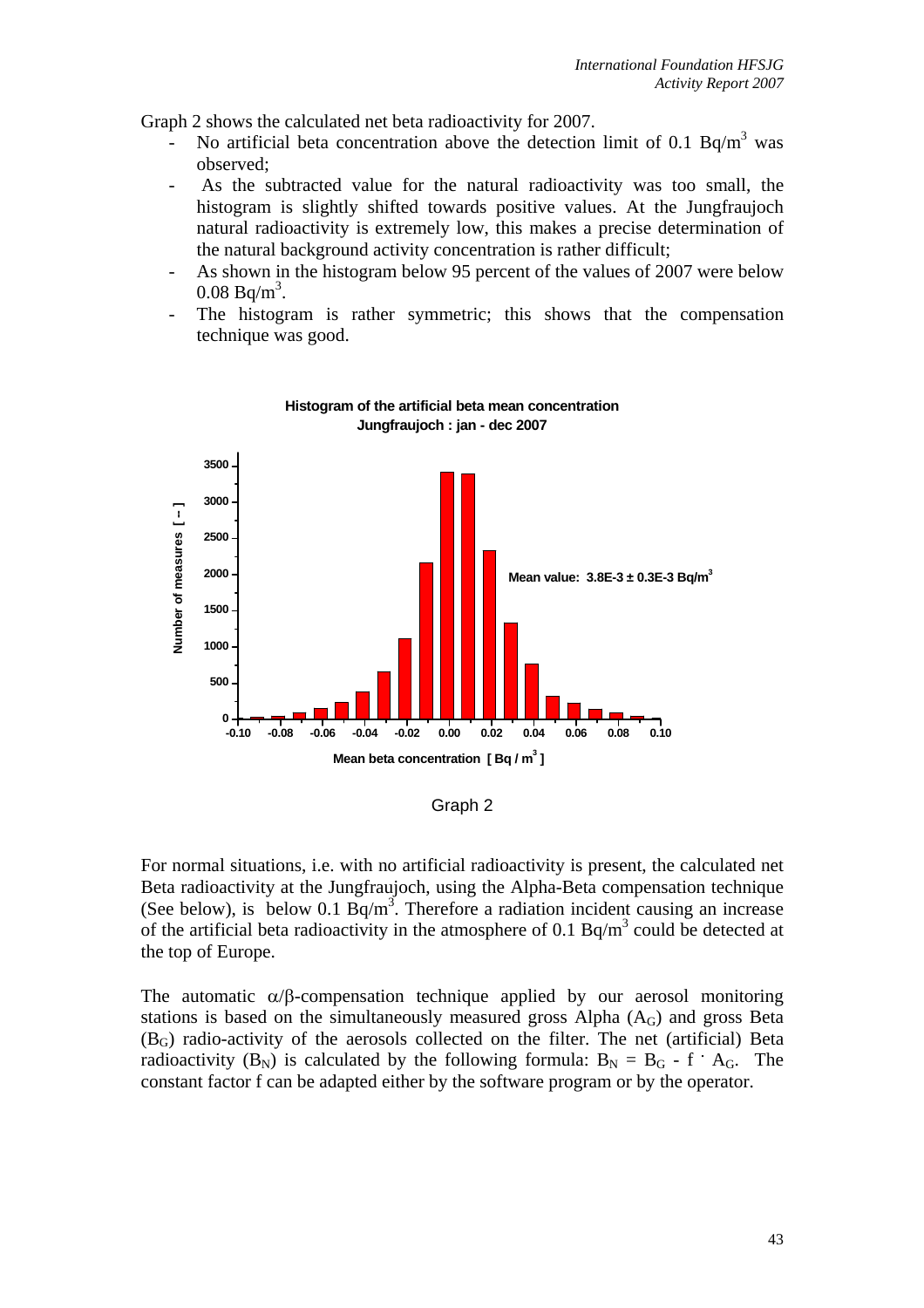## **Comments on technical aspects:**

In year 2006 a new aerosol sampler (DIGITEL) was installed in the same room as the FHT59S monitors. The temperature of the room is increased by 7 -10 degrees due to thermal dispersal of the two monitors. Two fans were installed, one to suck up external air and the other to evacuate the air. The pump of the FHT59S monitor has been replaced by another model which causes less heat. Now, the temperature of the room is 1 - 2 degrees lowers that before.

Due to a power failure at the end of January, the hard disk and the power supply of the PC had been damaged. , The pump has been damaged by a second power failure in October.

Apart from some minor telecommunication problems, no major breakdown at the aerosol monitor was registered during 2007.

## **DIGITEL - aerosol sampler**

The Digitel DHA-80 High Volume Sampler is an automatic air sampler with an air flow rate up to 1  $m^3/m$ in. Aerosols are collected on glass fibre filters of 150 mm in diameter. The pump maintains a constant flow rate independently of dust load of the filter. Filter change intervals are programmed in advance and the sampler is controlled remotely by an internet connection.

Normally the filters are changed once a week automatically and they are measured at the end of the month by gamma ray spectrometry in the laboratory using a high purity coaxial germanium gamma-ray detector during 1-2 days.

The graph below shows the activity of <sup>7</sup>Be and <sup>210</sup>Pb at Jungfraujoch (3450 m AMSL) and Fribourg (650 m AMSL):



#### **Comparison Be-7 and Pb-210**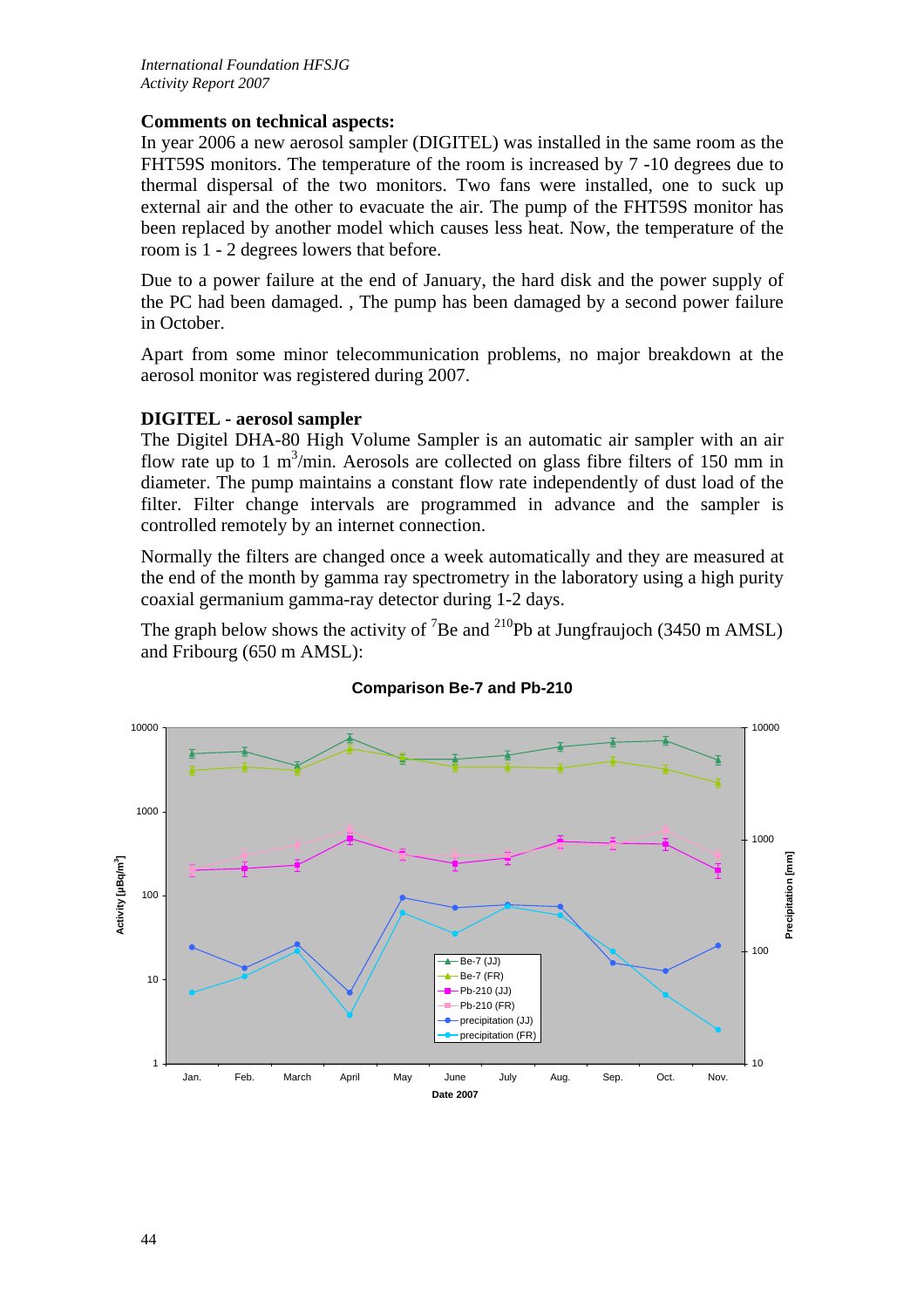Concentrations of the cosmogenic radionuclide  ${}^{7}$ Be are slightly higher at Jungfraujoch, as, due to the half-life of 53 days and considering a mean residence times of 10- 30 days in the troposphere, part of the nuclides decay before arriving at lower altitudes. On the other side, snow and ice prevent terrestrial radionuclides to ascend into the atmosphere, which explains the smaller concentrations of the long-lived  $^{210}Pb$ at the high altitude research station.

The heating up of earth's surface in summer leads to more convection in the troposphere and vertical mixing is larger. In this way air from the upper troposphere with higher concentrations is forced downward. The rate of exchange between troposphere and stratosphere is also enlarged in summer bringing air with higher beryllium concentrations down because <sup>7</sup> Be formation is largest in the stratosphere, where 70 % of whole production takes place and only 30 % in the troposphere. Convection brings the terrestrial  $^{210}$ Pb to appreciable altitudes where it comes down again due to the same mechanisms as  ${}^{7}Be$ . Thus  ${}^{7}Be$  and  ${}^{210}Pb$  curves should correlate in summer, which is the case for both locations.

The rather untypical behaviour of the graph (generally, concentrations are higher during summer time) is probably due to low precipitations in April and a rainy period between May and August 2007.

Internet data bases:

http://www.radair.ch http://www.bag.admin.ch/themen/strahlung/00043/00065/02239/index.html?lang=de

Address:

Bundesamt für Gesundheit Sektion Umweltradioaktivität Schwarzenburgstrasse 165 CH-3003 Bern